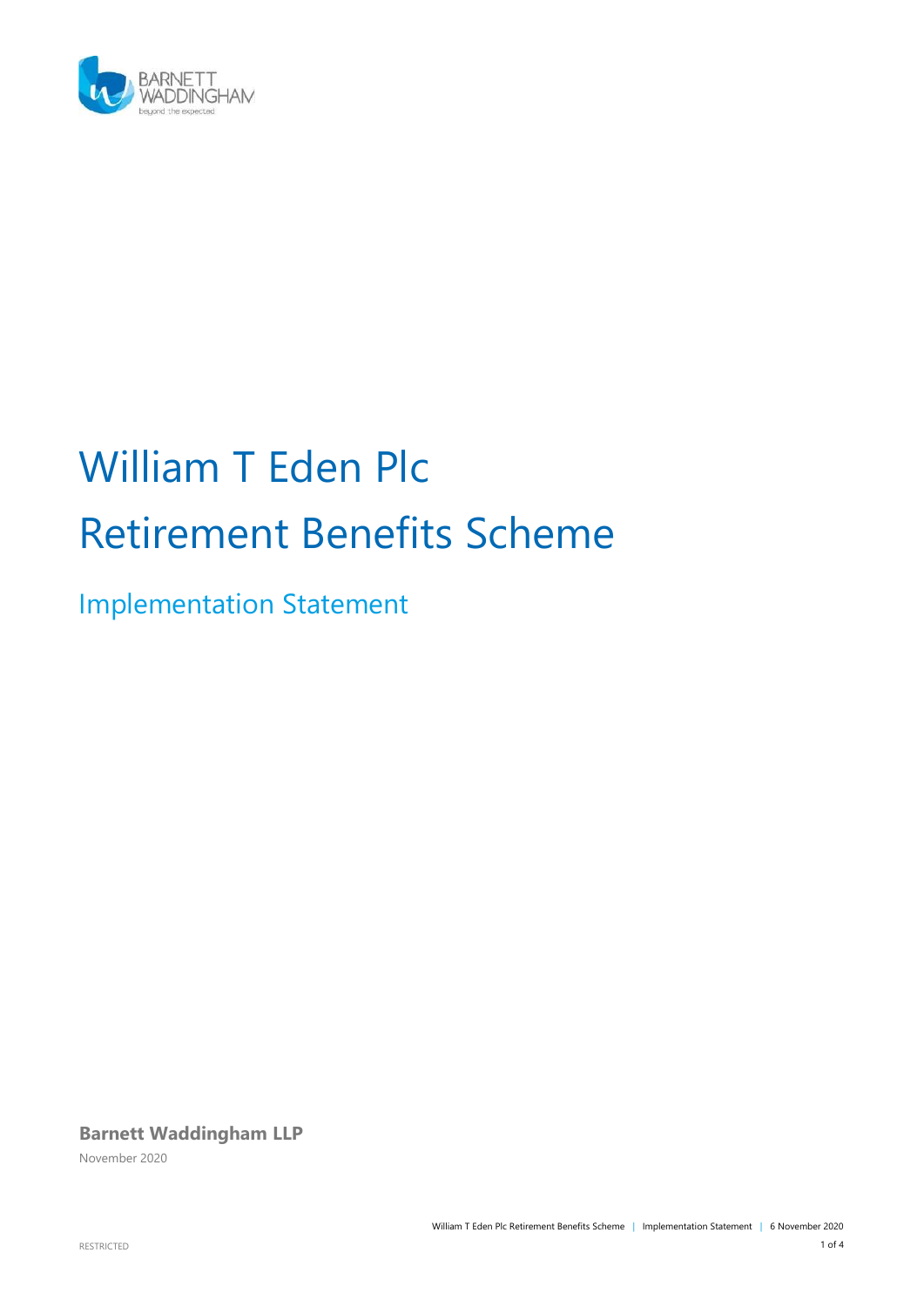

#### Purpose of Implementation Statement

This Implementation Statement has been prepared by the Trustee of the William T Eden Plc Retirement Benefits Scheme (the Scheme) and sets out:

- How the Trustee's policies on exercising rights (including voting rights) and engagement policies have been followed over the year.
- The voting behaviour of the Trustee, or that undertaken on their behalf, over the year to 30 April 2020.

## How voting and engagement policies have been followed

The Scheme invests entirely in pooled funds and, as such, delegates responsibility for carrying out voting and engagement activities to the Scheme's fund managers.

The Trustee reviewed the stewardship and engagement activities of the current managers during the year and was satisfied that their policies were reasonable and no remedial action was required during the period.

Each year the Trustee receives and reviews voting information and engagement policies from the asset managers, which they review to ensure alignment with their own policies, alongside preparation of the Implementation **Statement** 

Having reviewed the above in accordance with their policies, the Trustee is comfortable the actions of the fund manager is in alignment with the Scheme's stewardship policies.

## Voting undertaken on behalf of the Trustees

The Scheme's equity investments are held through a pooled equity fund managed by LGIM. The investment managers of these funds vote on behalf of the Trustee.

The table below provides a summary of the voting activity of undertaken by each manager during the year.

| Manager                                                 | <b>LGIM</b>                                                                                                                     |  |
|---------------------------------------------------------|---------------------------------------------------------------------------------------------------------------------------------|--|
| <b>Fund name</b>                                        | LGIM World Equity Index Fund                                                                                                    |  |
| <b>Structure</b>                                        | Pooled                                                                                                                          |  |
| Ability to influence voting behaviour of manager        | The pooled fund structure means that there is<br>limited scope for the Trustees to influence the<br>manager's voting behaviour. |  |
| Percentage of resolutions the manager voted on          | $99\%$ *                                                                                                                        |  |
| Percentage of resolutions the manager abstained<br>from | $1\%$ *                                                                                                                         |  |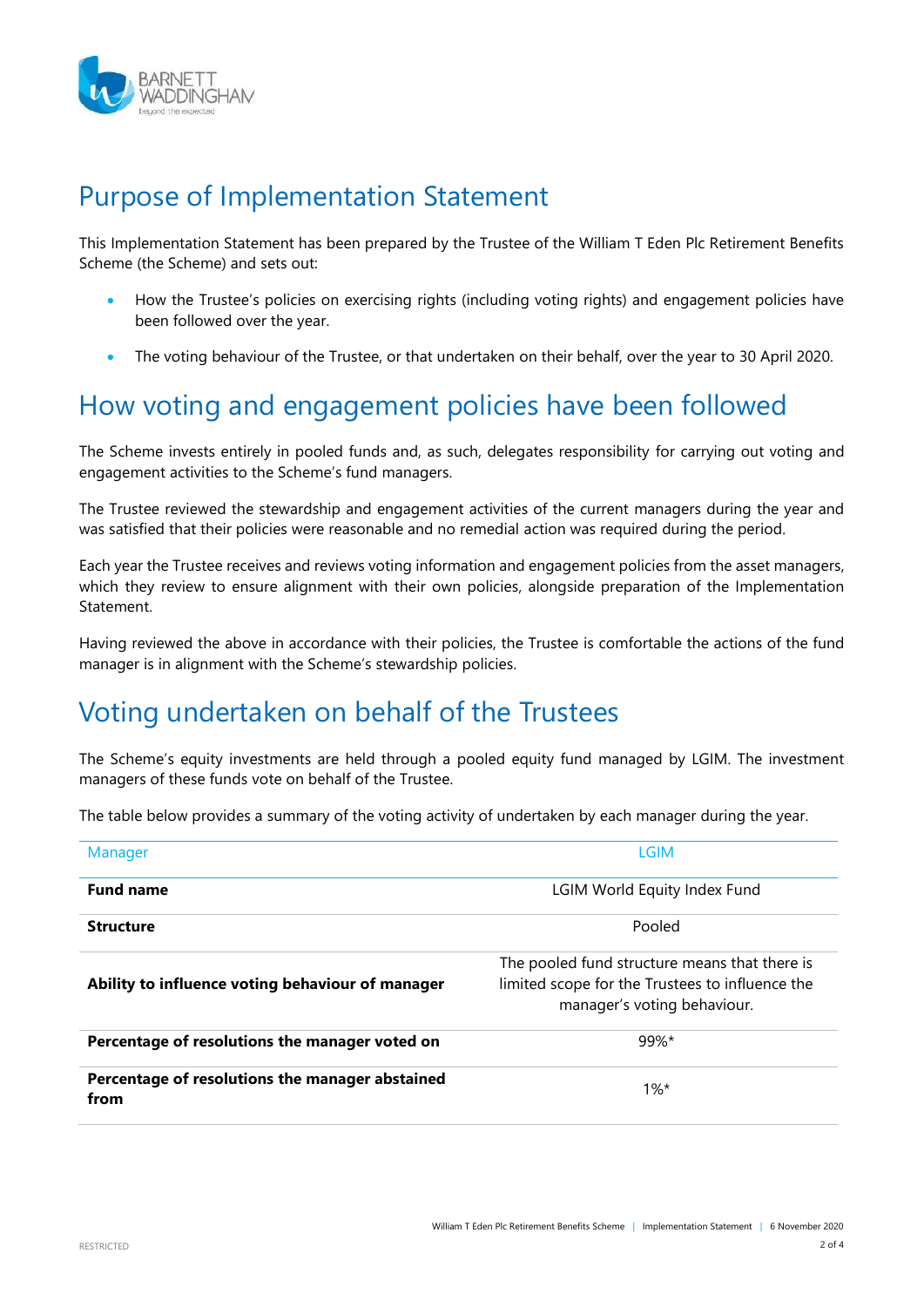

#### **Percentage of resolutions voted against management, as a percentage of the total number of resolutions voted on**

17%\*

Source: fund managers

\*Data is the most recent available at the time of preparing this report which is in respect of the year to 31 March 2020

There are no voting rights attached to the other assets held by the Scheme and therefore there is no voting information shown above for these assets.

LGIM use Institutional Shareholder Services (ISS) as their proxy voting advisor, however LGIM actively direct a significant proportion of clients' voting rights.

#### Significant votes

Data on significant votes was requested from LGIM. However this has not been provided in a usable format. The Trustee's investment consultant is liaising with the manager to improve delivery of the data in future, and we understand that the manager is working to improve their disclosures.

## Fund level engagement

| Manager                                                                                   | <b>LGIM</b>                     | <b>LGIM</b>                                                 |
|-------------------------------------------------------------------------------------------|---------------------------------|-------------------------------------------------------------|
| <b>Fund name</b>                                                                          | LGIM World Equity Index<br>Fund | <b>LGIM Active Corporate</b><br><b>Bond All Stocks Fund</b> |
| Does the manager perform engagement<br>on behalf of the holdings of the fund              | Yes                             | Yes                                                         |
| Number of engagements undertaken on<br>behalf of the holdings in this fund in the<br>year | Not provided                    | Not provided                                                |
| Number of engagements undertaken at a<br>firm level in the year                           | $1.100*$                        | $1.100*$                                                    |

Source: fund managers

\*Data is the most recent available at the time of preparing this report which is in respect of the year to 31 March 2020

The Trustee believes that there is very limited scope for engagement in relation to the LGIM Liability Driven Investment funds, and therefore there is no information shown above for these funds.

Based on the information received, the Trustee believes that the fund managers have acted in accordance with the Scheme's stewardship policies. The Trustee is supportive of the key voting action taken by the fund managers over the period to encourage positive governance changes in the companies in which the funds hold shares.